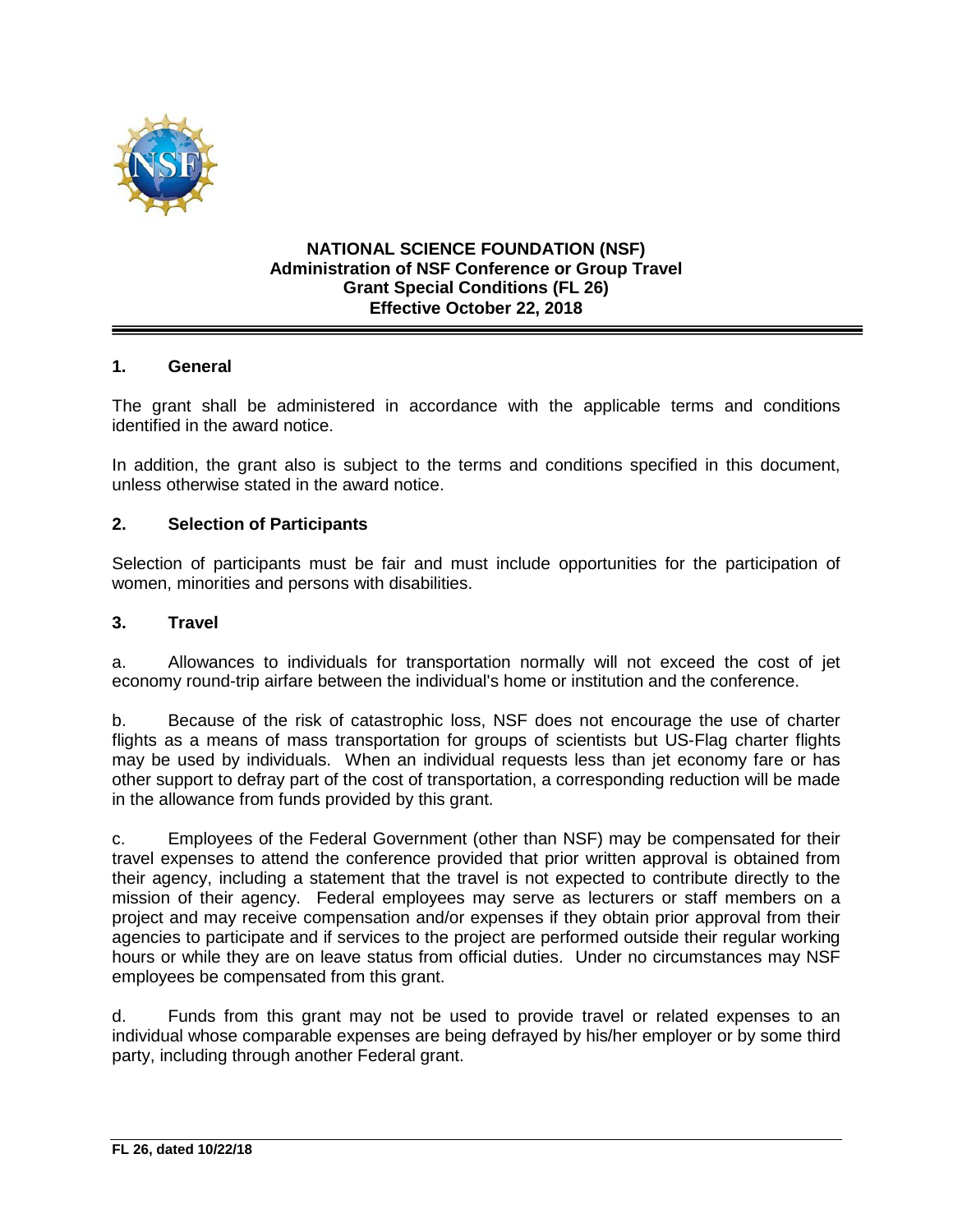e. Funds provided by this grant may not be used for travel or per diem expenses of dependents.

f. Further NSF approval of separate trips by persons to attend the conference is not required.

g. Any air transportation to, from, between, or within a country other than the US of persons or property, the expense of which will be assisted by NSF funding, must be performed in accordance with Article 14, "*Travel*" of the NSF *Agency Specific Requirements* (ASR) to the *Research Terms and Conditions* (RTC).

h. NSF assumes no responsibility for securing passports or visas required by any person because of his/her participation in an NSF-supported project.

i. Costs of entertainment, amusement, diversion and social activities and any costs directly associated with such activities (such as tickets to shows or sports events, and related meals, lodging, rentals, transportation and gratuities) are unallowable. Expenses of grantee employees who are not on travel status, serving as hosts, or otherwise participating at meals that are primarily social occasions involving speakers or consultants are not allowable, even if the costs of the speaker or consultant are allowable.

The grantee also must consult the NSF *Proposal & Award Policies & Procedures Guide* (PAPPG) [Chapter II.E.7,](https://nsf.gov/pubs/policydocs/pappg18_1/pappg_2.jsp#IIE7) which provides additional coverage on allowability of costs associated with conferences.

## **4. Program Income**

In lieu of Article 29.b "*Program Income*", of the NSF ASR, substitute the following:

Unless otherwise specified in the grant, program income received or accruing to the grantee during the period of the grant should be designated for deductive treatment, and must be remitted to NSF by crediting costs otherwise chargeable against the grant. Program Income in excess of the grant will be remitted to NSF electronically or by check payable to the National Science Foundation.

## **5. Reporting Requirements**

The grantee will ensure that the Principal Investigator(s)(PIs)/Project Director(s) (PDs) and co-PIs/co-PDs under a group travel grant accept responsibility for reporting on the group's participation in the conference. The report should be submitted electronically, via The report should be submitted electronically, via Research.gov. The report should include: (1) a description of the participant selection process; (2) a list of persons for whom travel funds were provided; (3) their organizational addresses; (4) the sum awarded; and (5) information on the conference including number of persons attending, total number of US participants, and other countries represented, highlights of the program and general reaction of the US participants supported under the group travel grant.

Group travel grantees are required to retain supporting documentation that funds were spent in accordance with the original intent of the proposal. Such documentation will be subject to audit as specified in [PAPPG Chapter VII.E,](https://nsf.gov/pubs/policydocs/pappg18_1/pappg_7.jsp#VIIE) except as noted in 2 CFR § 200.333*.*